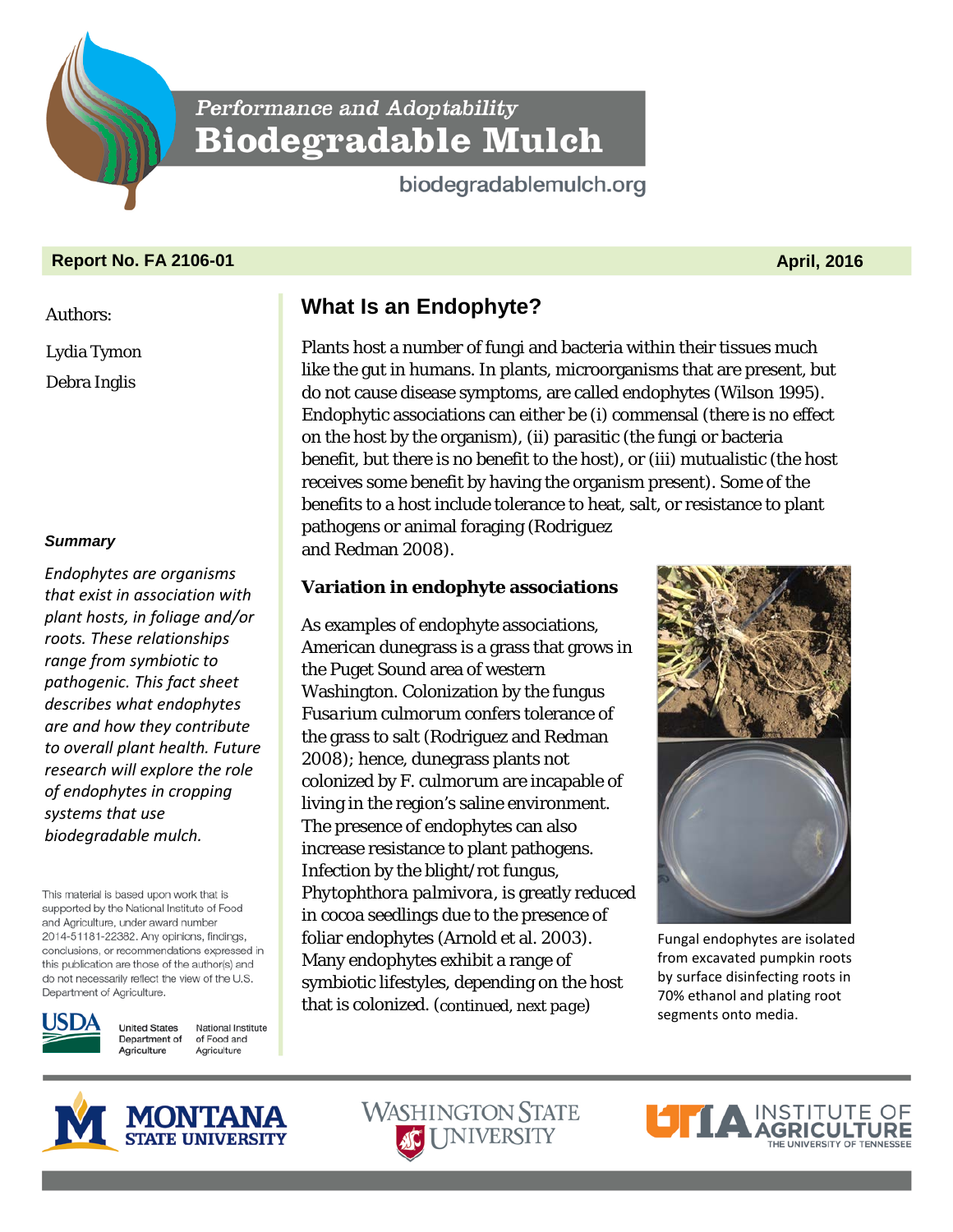Strawberry is host to *Colletotrichum gleosporiodes* the cause of anthracnose and crown rot, but tomatoes colonized by this strawberry pathogen exhibit increased drought tolerance and plant biomass (Rodriguez and Redman 2008).

## **Endophyte colonization of plants**

Fungal endophytes are highly diverse and their presence in plants is dependent upon the host, the availability of nutrients, the environment, and the community composition of other microorganisms (Porras-Alfaro and Bayman 2011). Some endophytes exhibit specificity to one tissue type, yet others can be found within multiple locations of the plant (Herrera et al. 2010). For example, endophytes isolated from coffee grown in Hawaii, Puerto Rico, Colombia, and Mexico (Vega et al. 2010) differed in their colonization patterns. While the greatest number was isolated from leaves in Hawaii and Columbia, more were isolated from crown tissues in Puerto Rico and Mexico. However, at all four locations, fungal endophytes were isolated from all plant parts, including roots, berries, and leaf stems (Vega et al. 2010).

Infection of plant foliage by fungal endophytes is thought to occur when airborne spores land on the surface of a leaf. If environmental conditions are conducive to spore penetration, the



Endophyte hyphae (Scale bar =  $100 \mu$ M) form the vegetative body of the fungus, through which the endophyte acquires nutrients.

spores germinate and fungal hyphae enter the plant through the cuticle to colonize the leaf's intercellular spaces (Herre et al. 2007). Eventually, the entire leaf becomes colonized with different endophytes. Interestingly, as leaves age the number of endophyte species colonizing the leaves decreases while the density of endophyte colonization increases (Herre et al. 2007). Infection of roots often occurs in the soil through root hairs. Once root penetration has occurred, the fungus continues to colonize root tissues (Waller et al. 2005). Antagonism to common root pathogens, such as *Rhizoctonia* or *Pythium*, by fungal and bacterial endophytes can result from the endophyte's production of toxic metabolites, direct parasitism of the root pathogen, or outcompeting the pathogen for nutrient sources within the root.

## **Endophytes in vegetable cropping systems**

In vegetable cropping systems, endophytes have been observed to minimize diseases caused by a number of pathogens. Eggplant seedlings first inoculated with *Penicillium* and then with a pathogenic isolate of *Verticillium dahliae* resulted in no symptoms of Verticillium wilt whereas control plants exhibited significant vascular discoloration and wilting (Narisawa et al. 2002). In cucumber, when bacteria called actinomycetes were inoculated into seedlings, damping-off disease caused by *Pythium aphanidermatum* was as effectively managed as with a metalaxyl fungicide application (El-Tarabily et al. 2009).